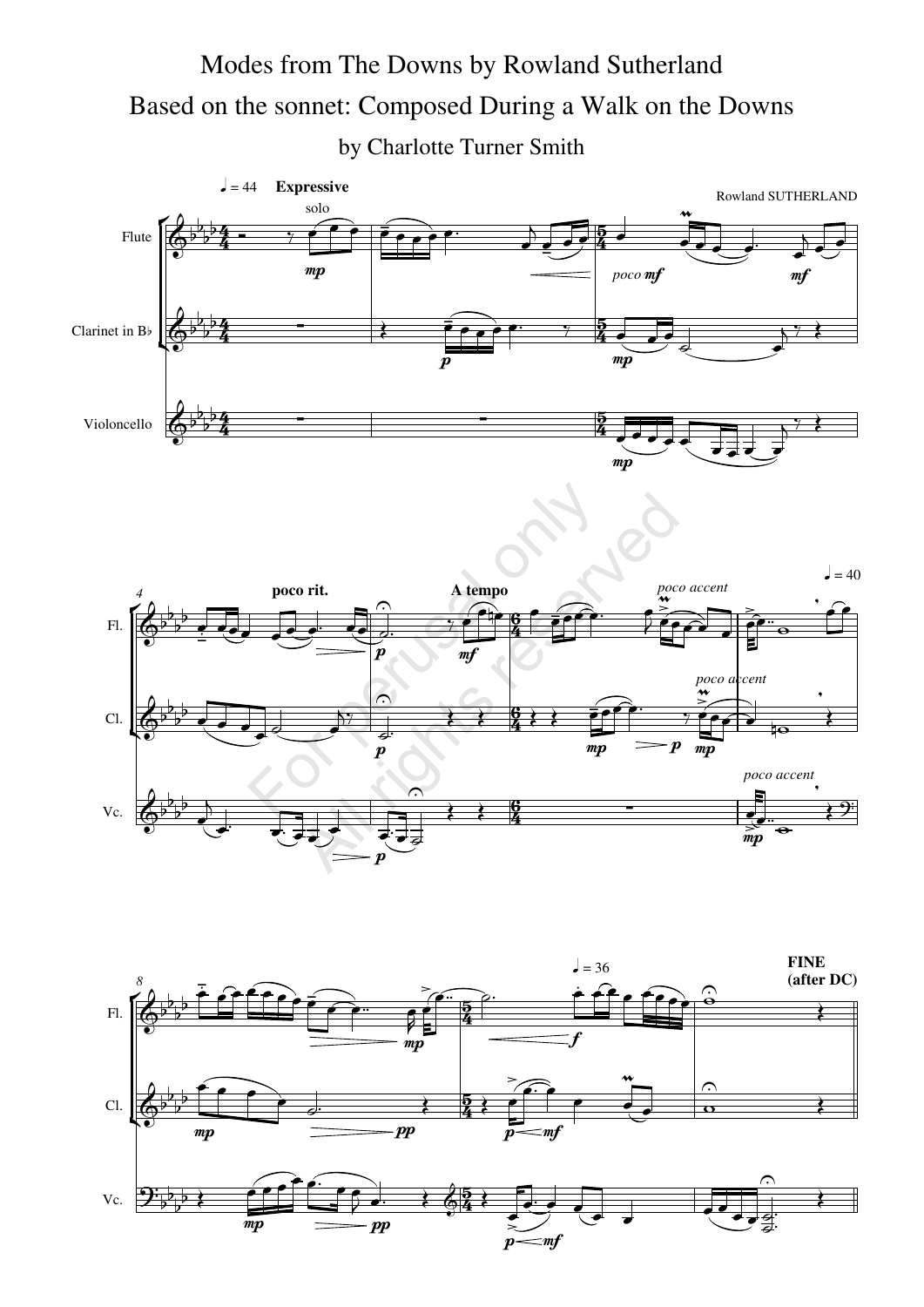



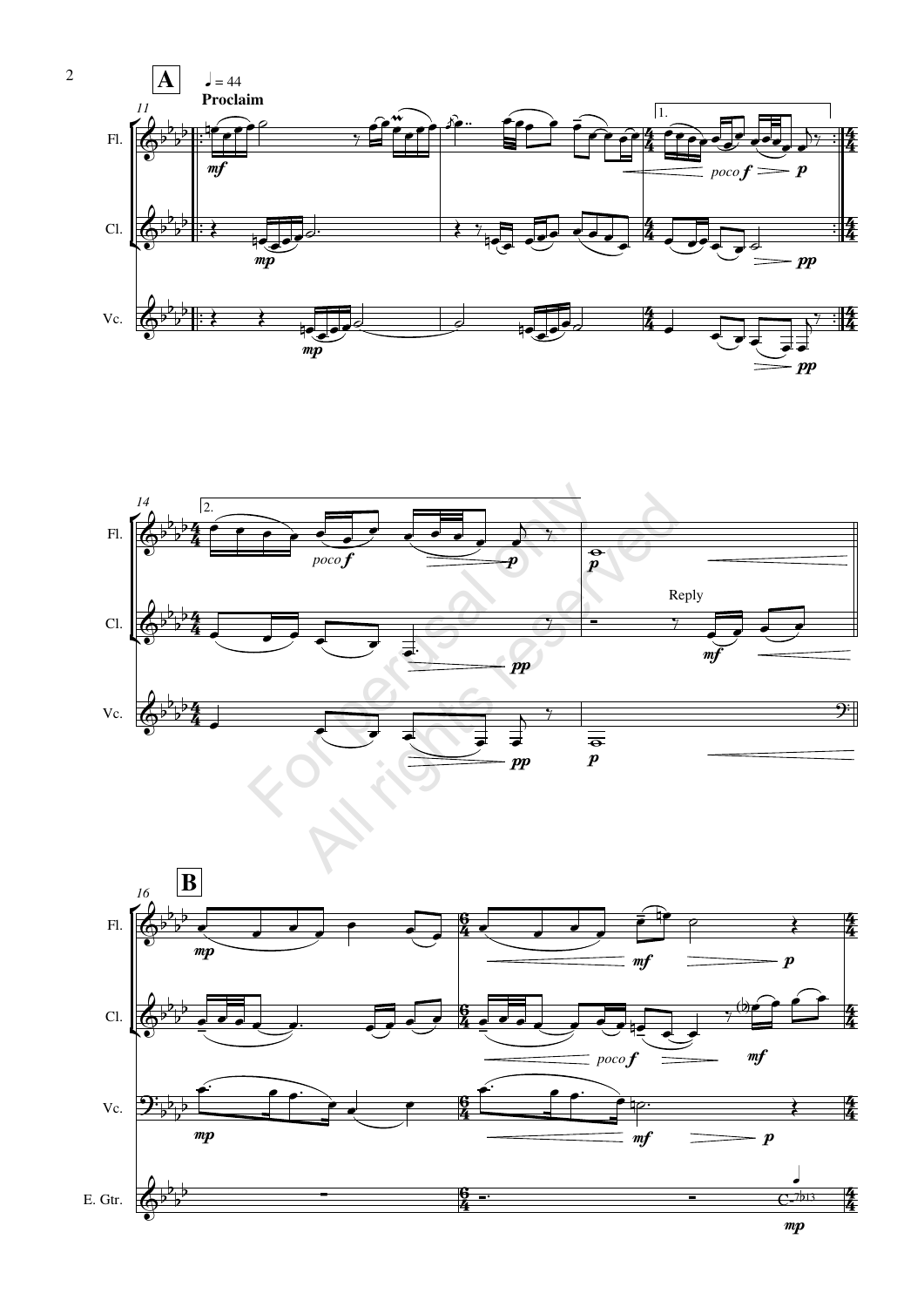





 $\overline{\phantom{a}}$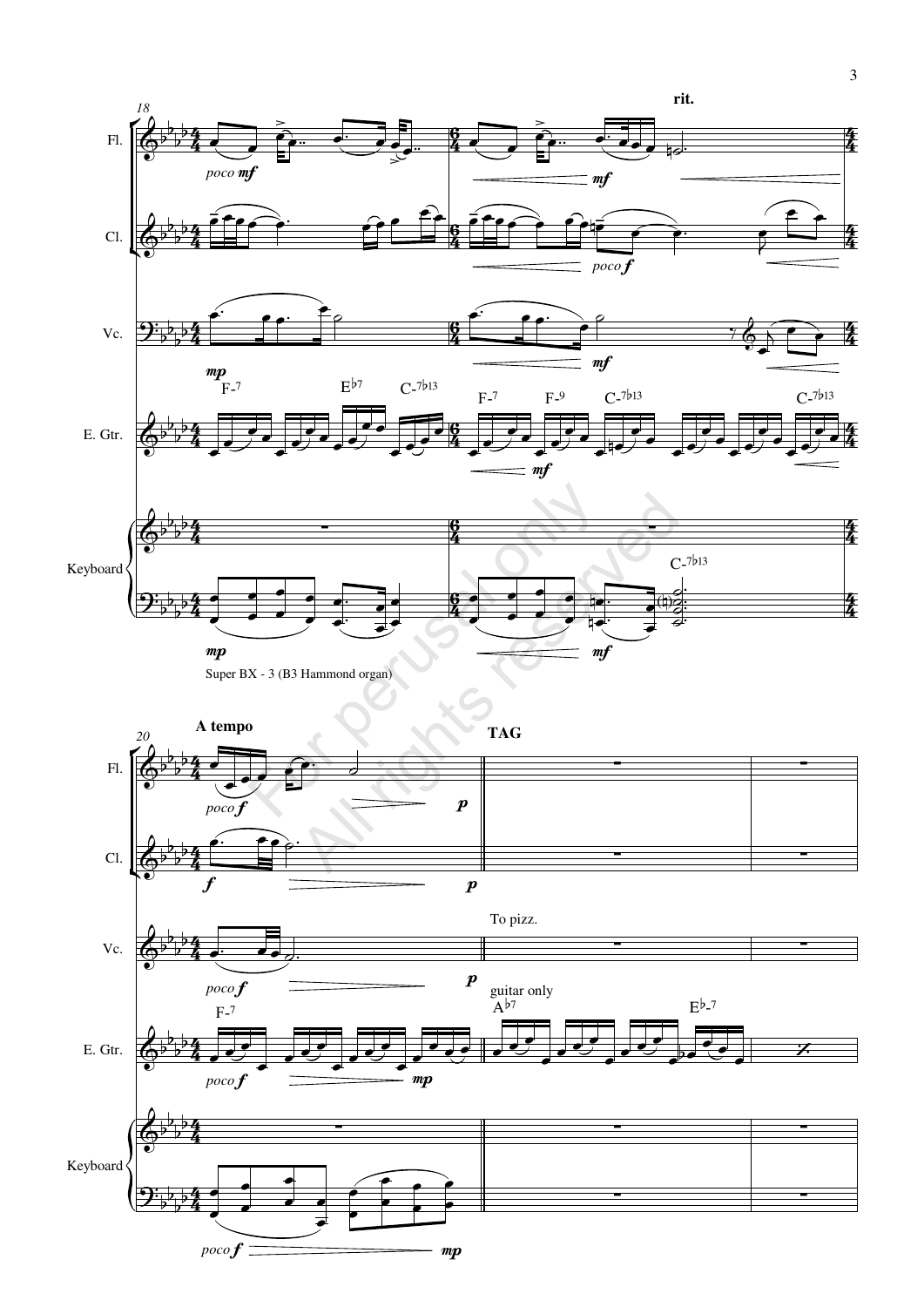





N.B. Quavers are staccato with added tenuto (unless otherwise indicated)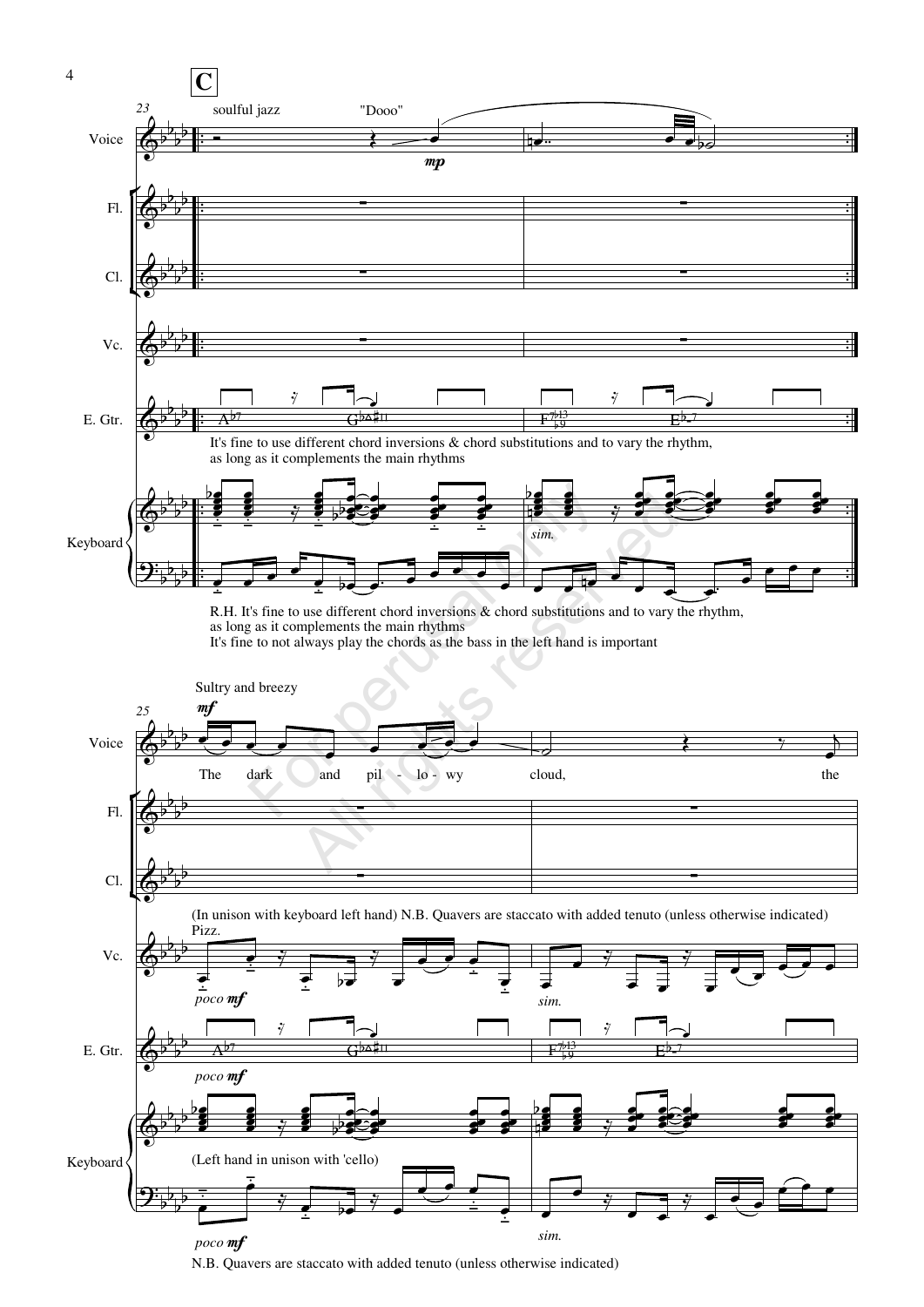

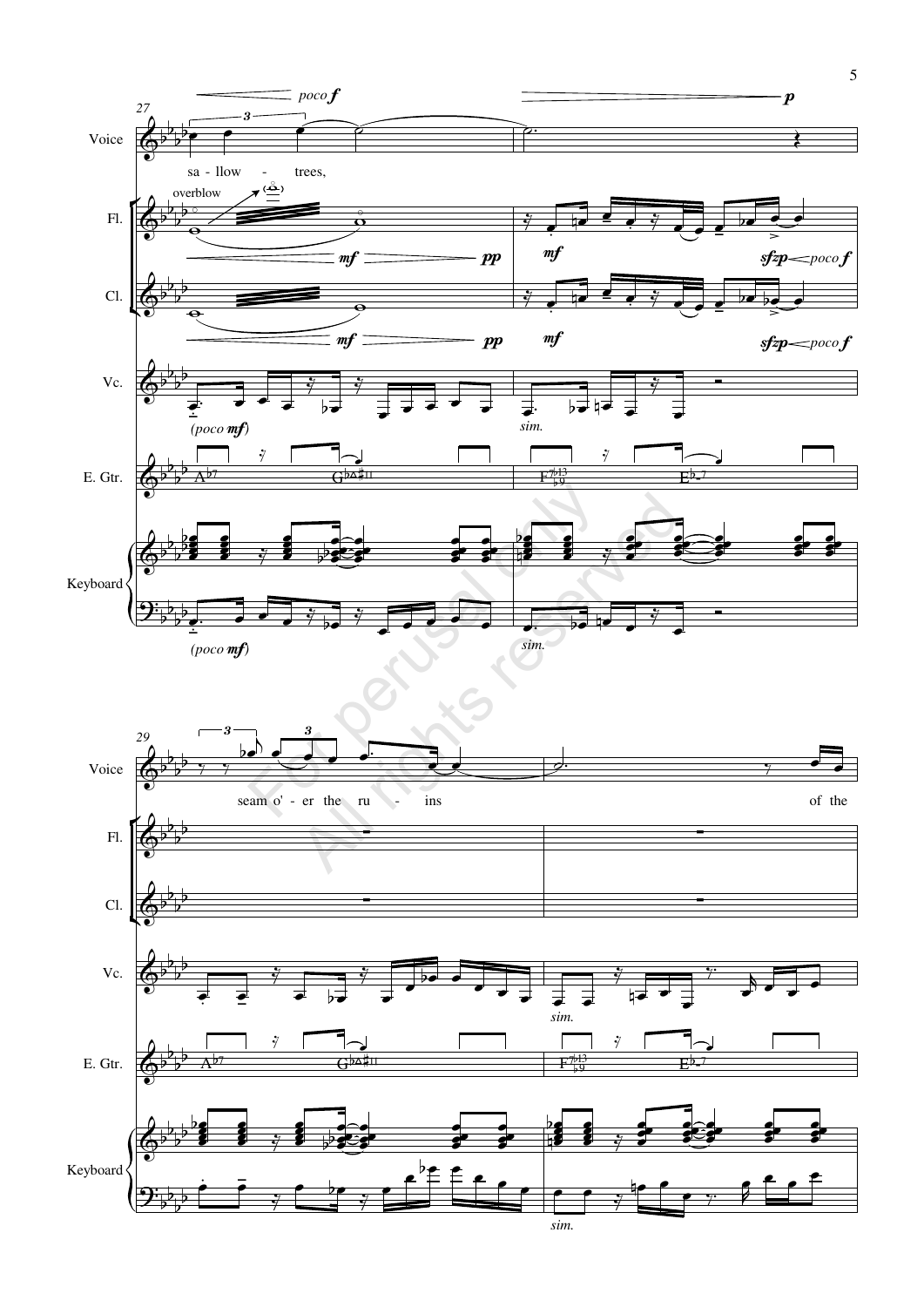

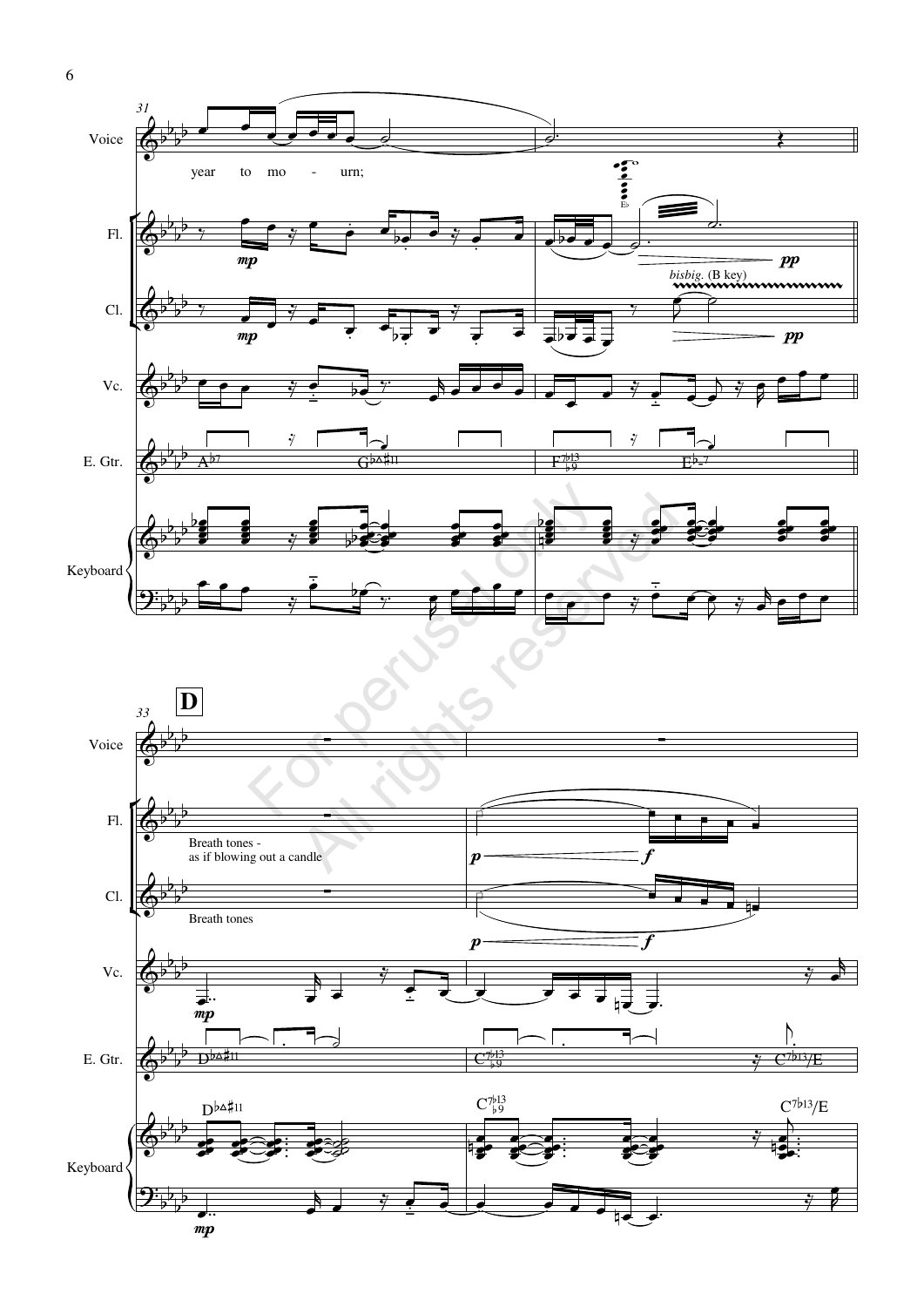

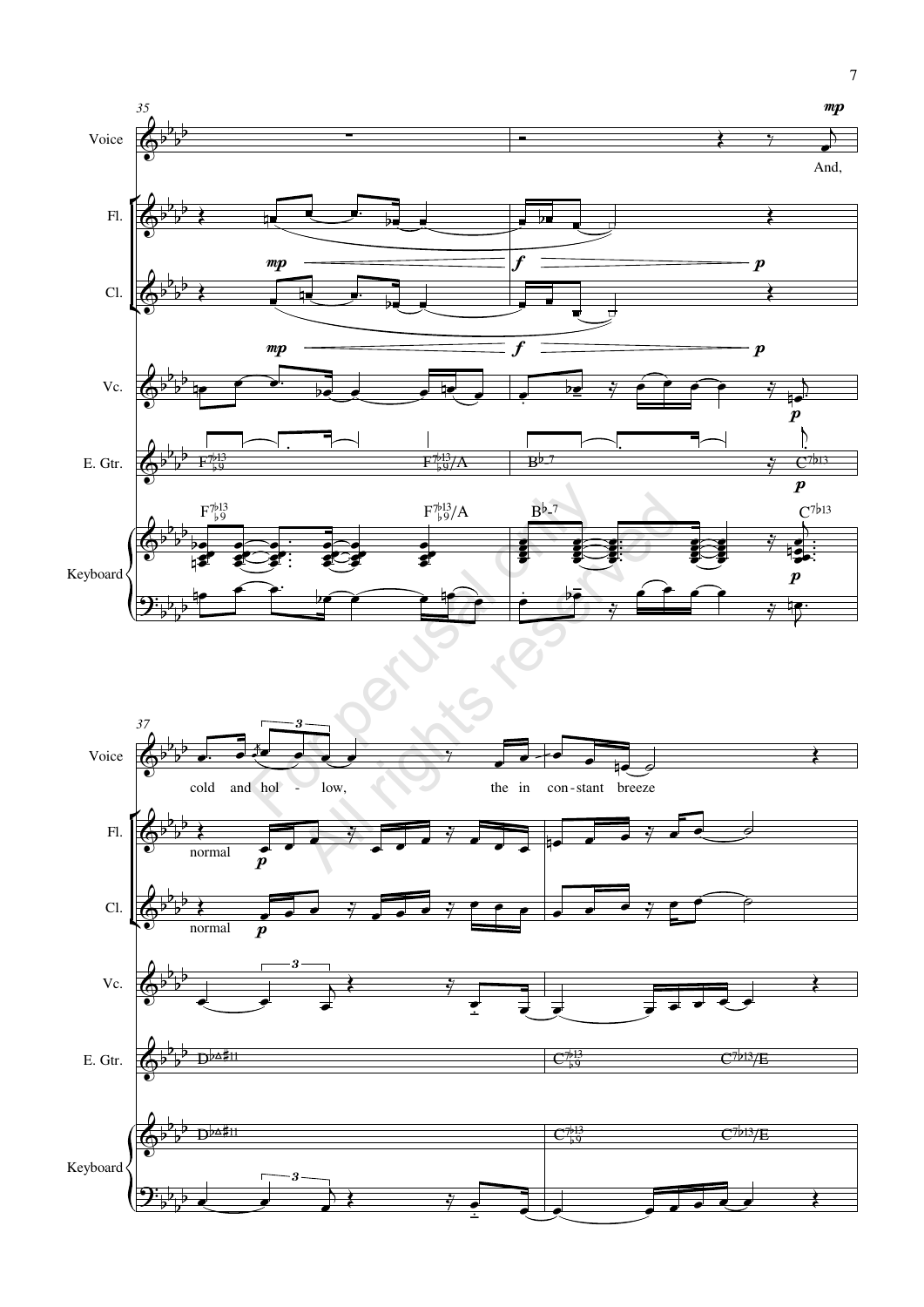

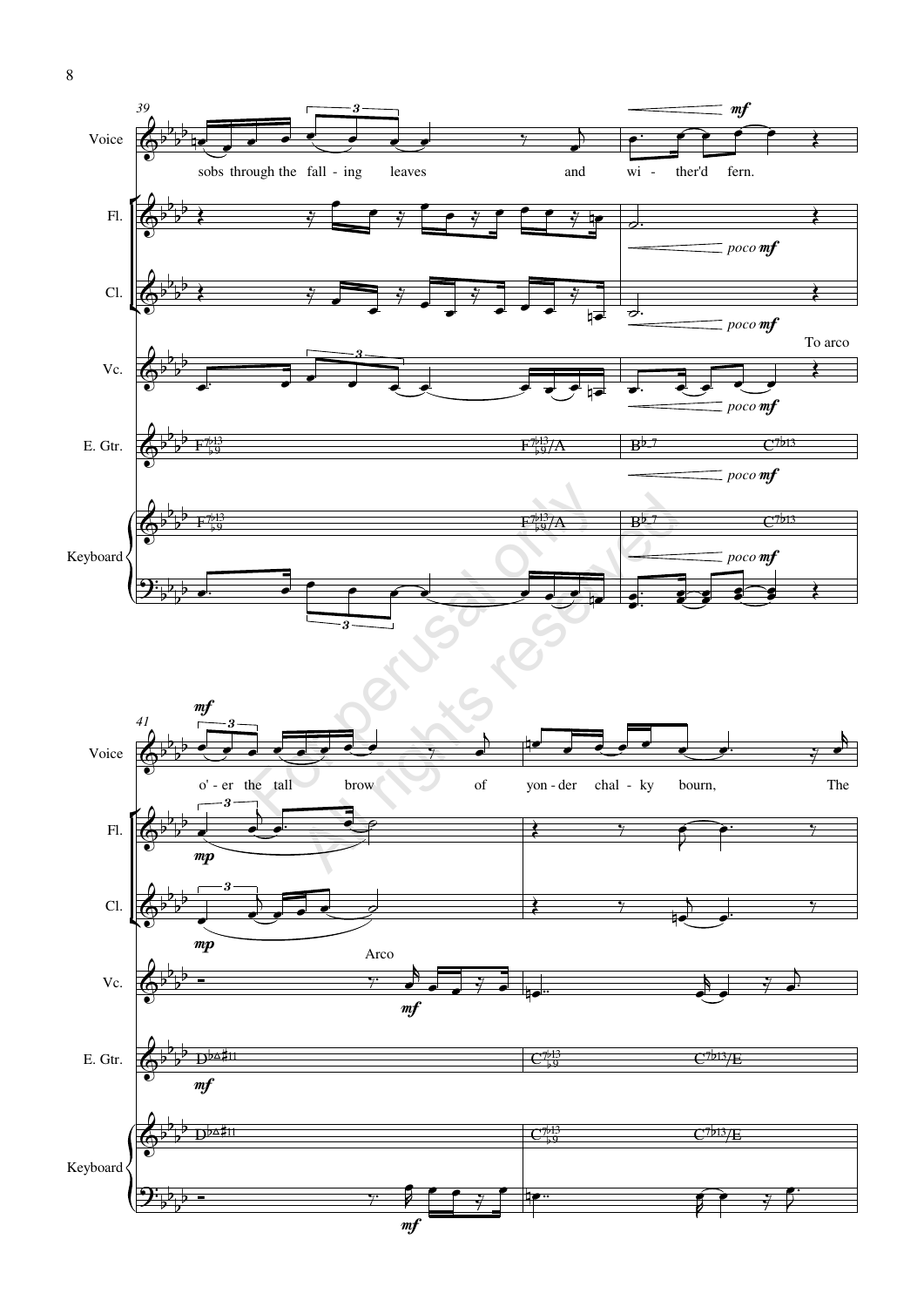![](_page_8_Figure_0.jpeg)

![](_page_8_Figure_1.jpeg)

 $3$   $3$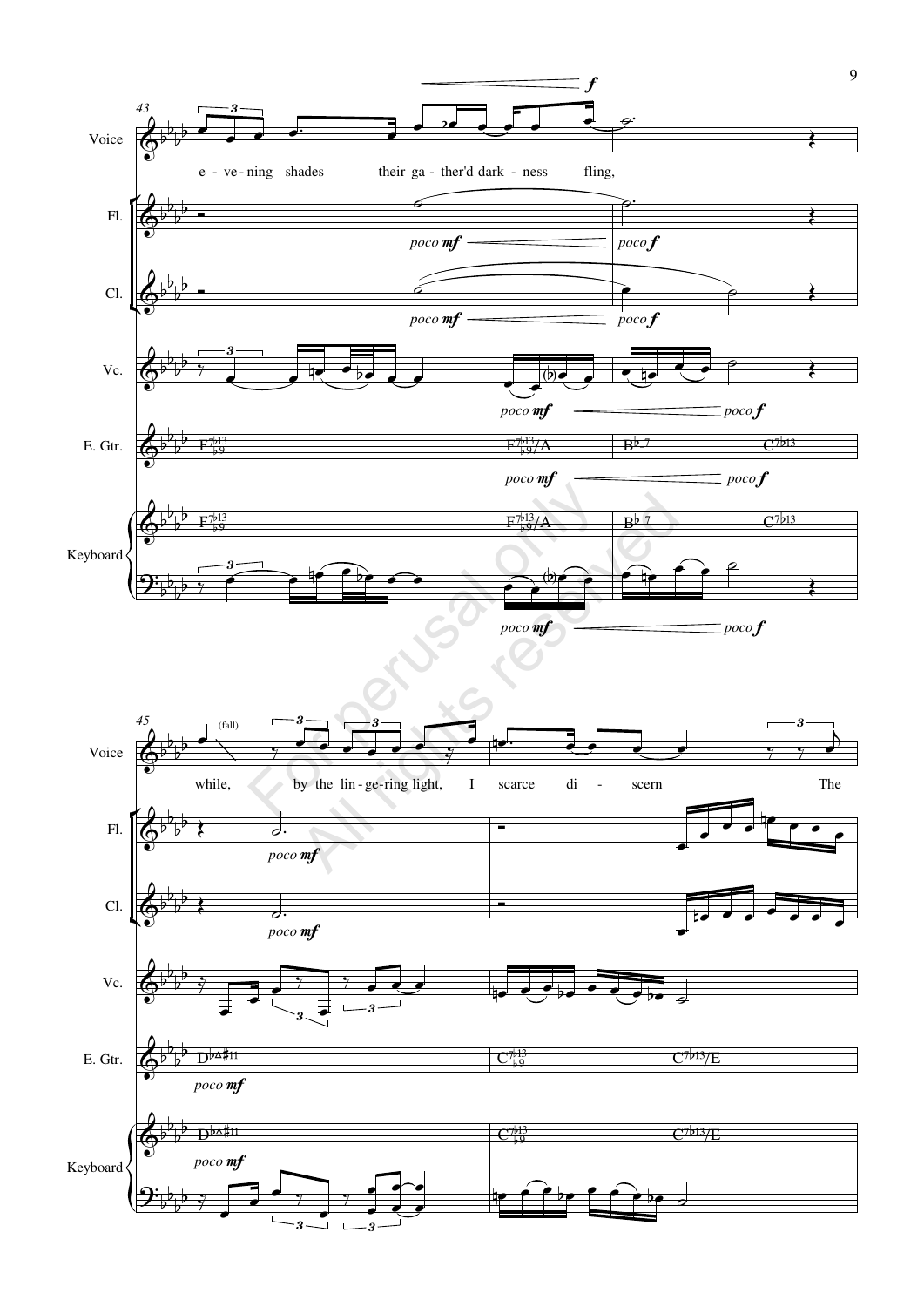![](_page_9_Figure_0.jpeg)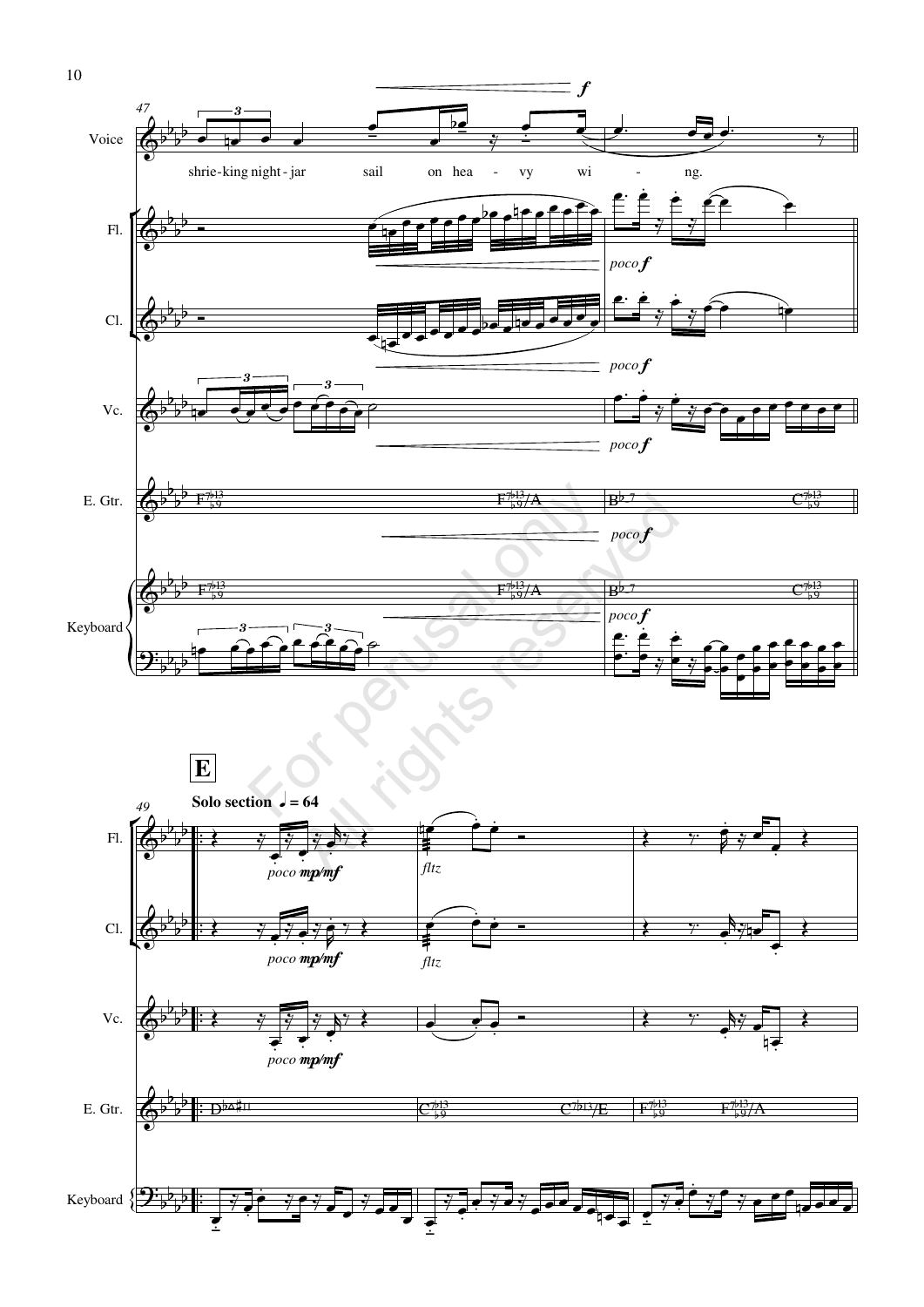![](_page_10_Figure_0.jpeg)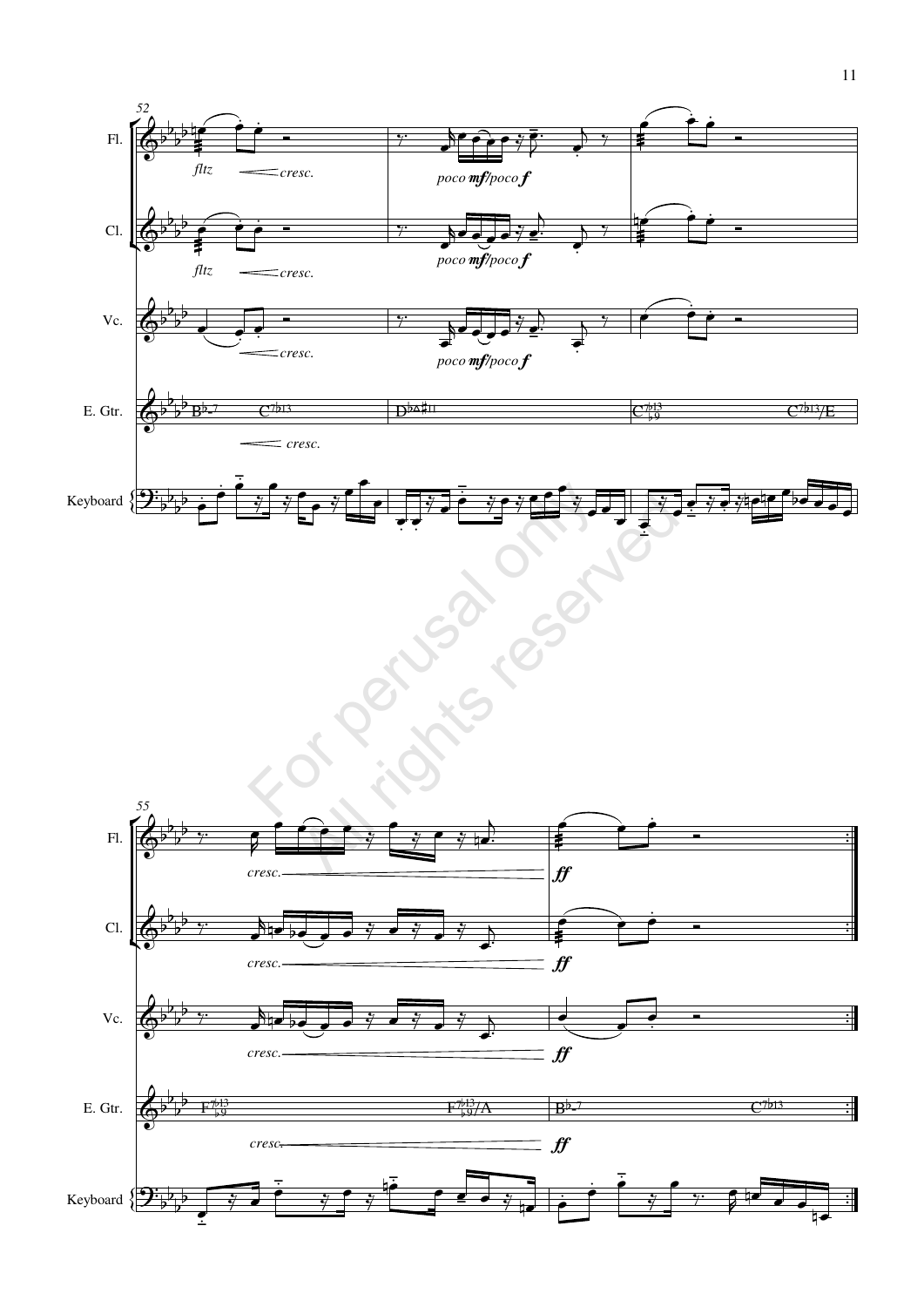![](_page_11_Figure_0.jpeg)

12